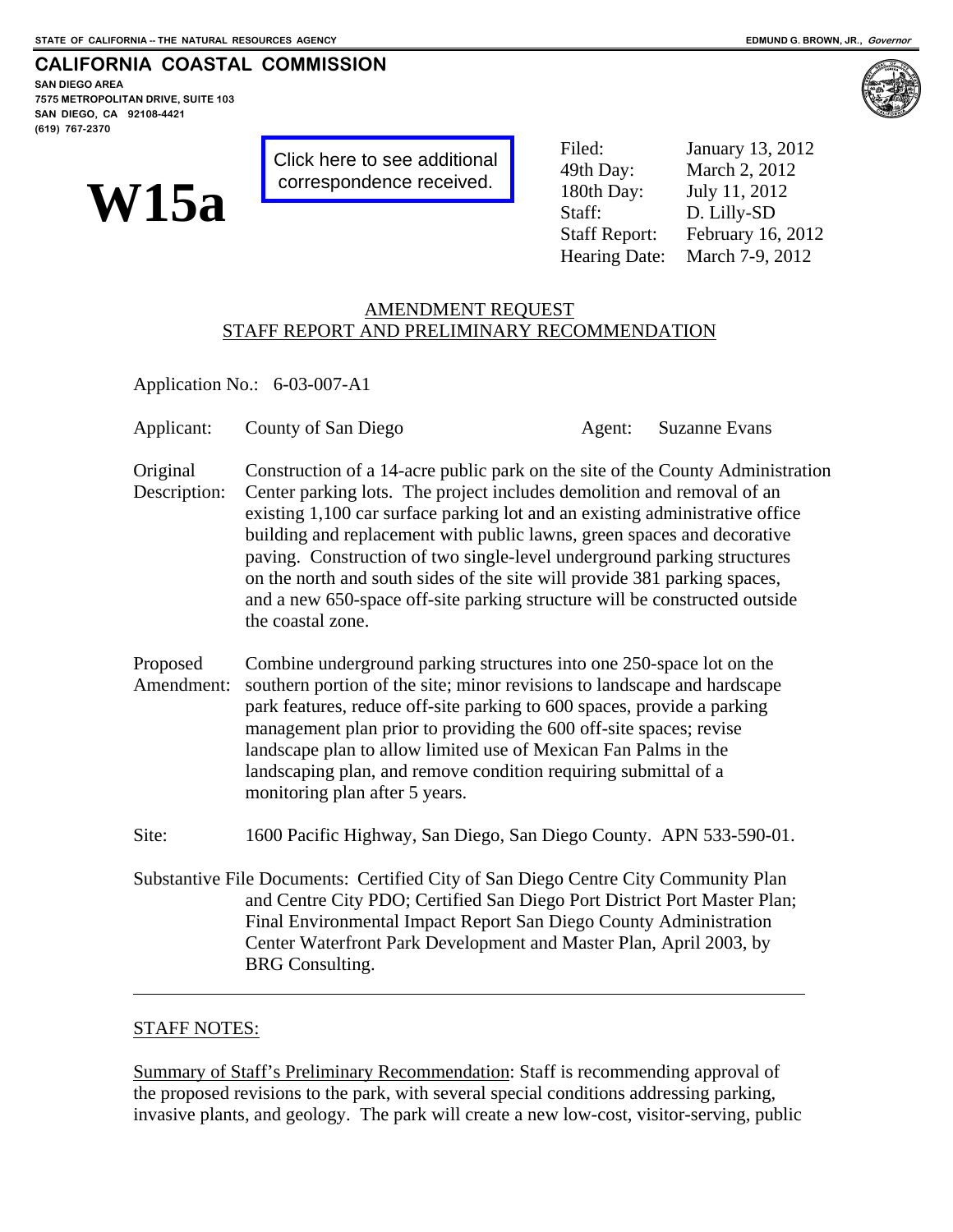recreational facility on San Diego's waterfront. Although construction of the project will temporarily remove prime waterfront parking spaces that are currently available to the public outside of normal business hours, special conditions have been added requiring Parking Management and Monitoring Programs, including implementation of a public shuttle service, to ensure that adequate public parking is available until the construction of new off-site parking is complete, and that no adverse impacts to public access will occur.

It is staff's understanding that the County is in agreement with all special conditions.

Standard of Review. Chapter 3 policies of the Coastal Act.

# I. PRELIMINARY STAFF RECOMMENDATION:

The staff recommends the Commission adopt the following resolution:

# **MOTION:** *I move that the Commission approve the proposed amendment to Coastal Development Permit No. 6-03-7-A1 pursuant to the staff recommendation.*

# **STAFF RECOMMENDATION OF APPROVAL:**

Staff recommends a **YES** vote. Passage of this motion will result in approval of the amendment as conditioned and adoption of the following resolution and findings. The motion passes only by affirmative vote of a majority of the Commissioners present.

# **RESOLUTION TO APPROVE A PERMIT AMENDMENT:**

The Commission hereby approves the coastal development permit amendment on the ground that the development as amended and subject to conditions, will be in conformity with the policies of Chapter 3 of the Coastal Act and will not prejudice the ability of the local government having jurisdiction over the area to prepare a Local Coastal Program conforming to the provisions of Chapter 3. Approval of the permit amendment complies with the California Environmental Quality Act because either 1) feasible mitigation measures and/or alternatives have been incorporated to substantially lessen any significant adverse effects of the amended development on the environment, or 2) there are no feasible mitigation measures or alternatives that would substantially lessen any significant adverse impacts of the amended development on the environment.

II. Special Conditions.

 $\overline{a}$ 

The permit is subject to the following conditions:

The following conditions shall replace the existing conditions on the original permit in their entirety: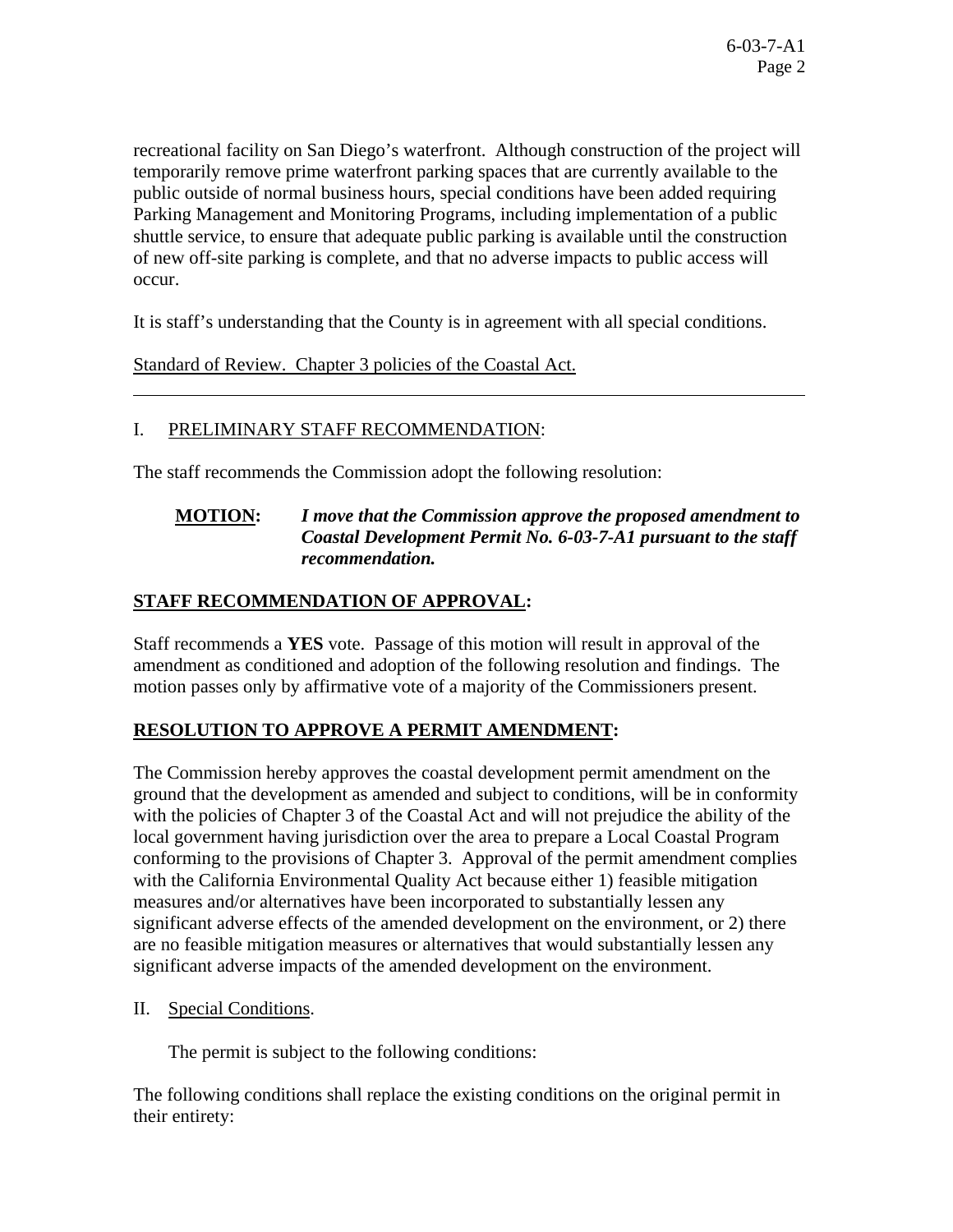1. Final Parking Management and Off-Site Shuttle Program. **PRIOR TO THE ISSUANCE OF THE COASTAL DEVELOPMENT PERMIT AMENDMENT**, the applicant shall submit to the Executive Director for review and approval a shuttle and parking management program that includes, at a minimum, the following:

- a. Identification of the location(s) of the interim employee/public off-site parking lot(s), including the number of total spaces available, and a demand analysis that demonstrates a minimum of 200 available parking spaces are present during weekdays, evenings, weekends and holidays.
- b. A description of the shuttle operations, including shuttle route, service hours, frequency and schedule for special events. In order to meet anticipated demand during Phase 2 of the project and until the opening of the off-site parking garage, the shuttle shall operate on weekends and holidays from 10 am to 6 pm, with shuttles running every 15 minutes. Signage shall be installed on both the County lot and the off-site lot(s) informing the public of the availability of these lots during the weekends and holidays.
- c. Evidence that the applicant is in compliance with the approved program promoting carpooling and public transit usage, the provision of bicycle racks, and telecommuting;
- d. Termination of the public shuttle program may not occur until the applicant has demonstrated that the off-site public/employee parking lot is open for public use (or has a final, confirmed opening date) through an amendment to this permit.

The applicant shall undertake the development in accordance with the approved parking and shuttle program. Any proposed changes to the approved program shall be reported to the Executive Director. No changes to the program shall occur without a Commissionapproved amendment to the permit unless the Executive Director determines that no such amendment is legally required.

2. Off-site Parking/Shuttle Monitoring Program. **PRIOR TO THE ISSUANCE OF THE COASTAL DEVELOPMENT PERMIT AMENDMENT,** the applicant shall provide, for review and written approval of the Executive Director, an off-site parking and shuttle monitoring program which will apply during operation of the proposed interim public shuttle program and which, at a minimum, shall include the following:

a. A requirement that an evaluation of the adequacy of the Parking Management and Off-Site Shuttle Program be performed and submitted to the Executive Director of the Coastal Commission approximately 3 months after the start of shuttle operation that documents the public use of the shuttle and off-site parking lot(s), including usage during any holidays and special events during that time. Information on the utilization of the off-site parking (i.e., whether or not the parking lot was completely filled or whether there was excess parking, etc.).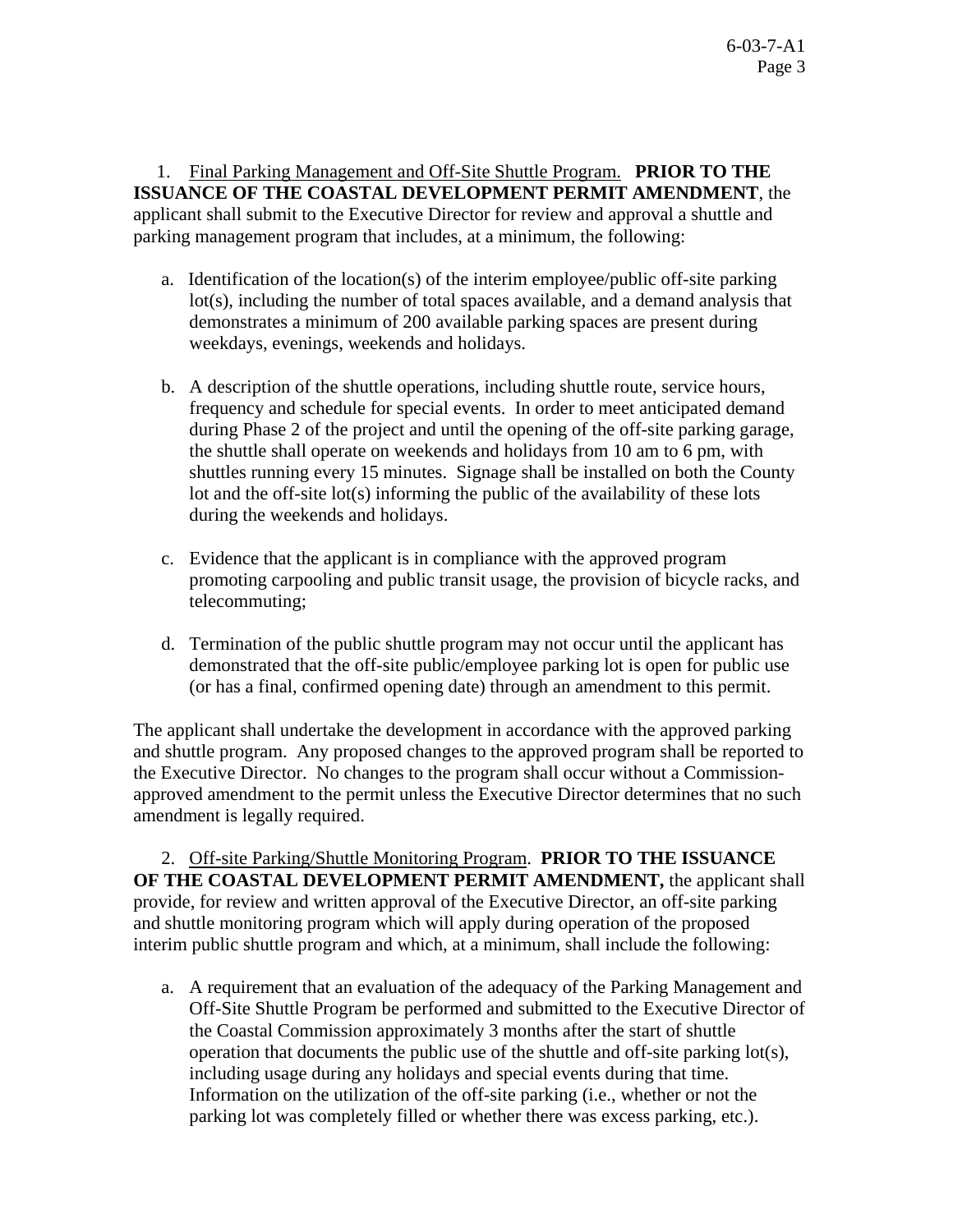- b. A requirement that additional monitoring reports shall be performed and submitted to the Executive Director of the Coastal Commission one year after start of the program and then once a year thereafter until the Cedar/Kettner parking lot is open to the public.
- c. Said report(s) shall also contain recommendations, if any, for necessary changes or modifications to the project if there are any identified shortfalls or problems in parking or user accommodation. If any parking shortages or other conflicts are identified in the annual evaluation, the applicant shall propose necessary operational changes to address/mitigate the identified parking demand shortfalls or operational problems to the Executive Director. No changes to the shuttle/parking program shall occur without a Coastal Commission approved amendment to this coastal development permit unless the Executive Director determines that no amendment is legally required.
- d. An agreement that the applicant shall apply for a amendment to the coastal development permit within 90 days of submission of the required reports for any necessary changes or modifications to the program recommended by the report that the Executive Director determines requires an amendment.

The applicant shall undertake monitoring in accordance with the approved monitoring program. Any proposed changes to the approved monitoring program shall be reported to the Executive Director. No changes to the monitoring program shall occur without a Coastal Commission approved amendment to this coastal development permit unless the Executive Director determines that no amendment is legally required.

## 3. Final Plans. **PRIOR TO ISSUANCE OF THE COASTAL**

**DEVELOPMENT PERMIT AMENDMENT**, the applicant shall submit for review and written approval of the Executive Director final plans for the proposed development that substantially conform with the "Bridging Documents" plans by Hargreaves Associates, dated October 10, 2011.

The applicant shall undertake the development in accordance with the approved program. Any proposed changes to the approved program shall be reported to the Executive Director. No changes to the program shall occur without a Coastal Commission approved amendment to this coastal development permit unless the Executive Director determines that no amendment is legally required.

 4. Final Revised Landscape Plans/Runoff. **PRIOR TO ISSUANCE OF THE COASTAL DEVELOPMENT PERMIT AMENDMENT**, the applicant shall submit to the Executive Director for review and written approval, a detailed final landscape plan for the proposed development. Said plan shall be in substantial conformance with the draft landscape plan submitted with this application by Hargreaves Associates, dated October 10, 2011, but shall be revised to include the following: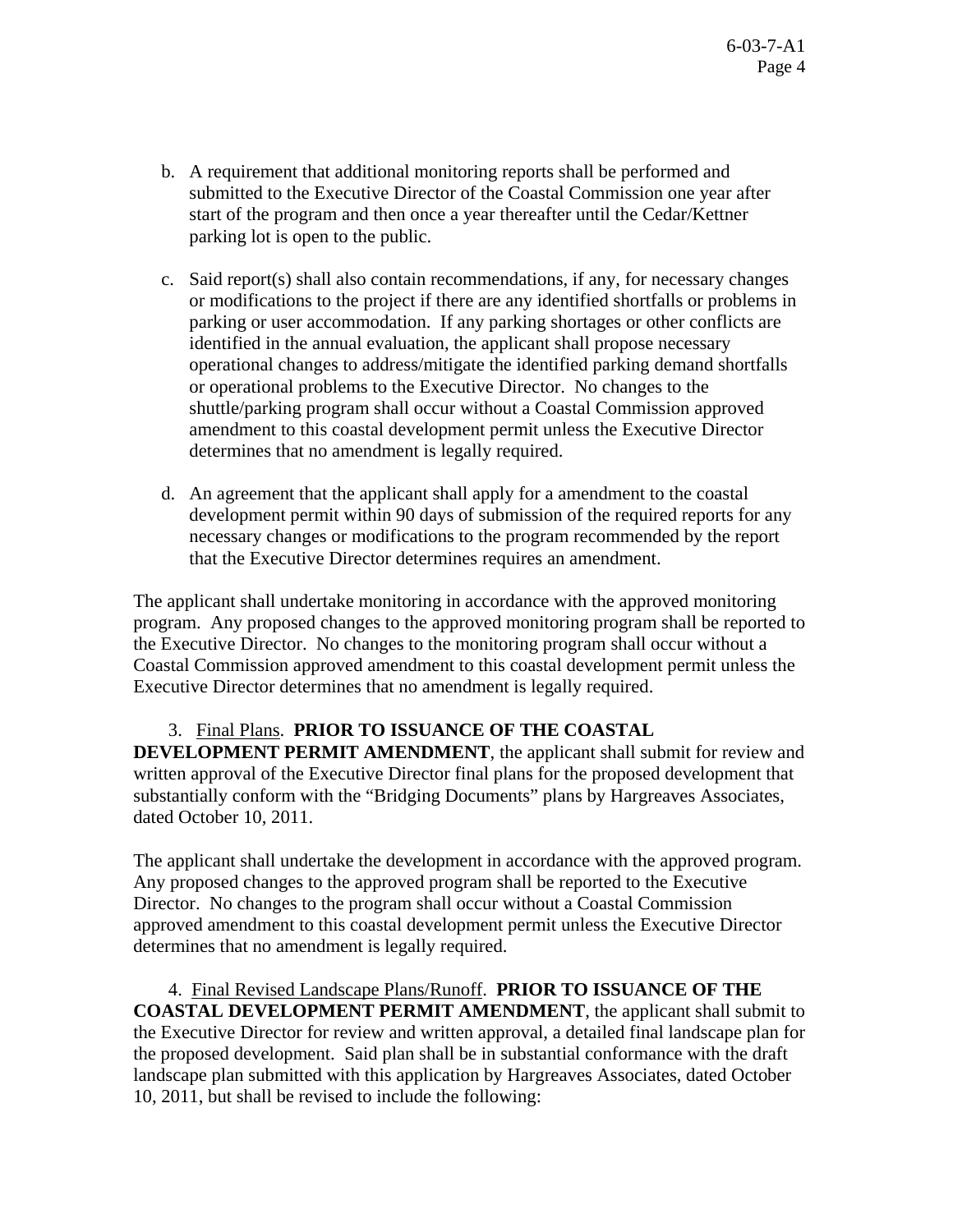- a. A plan showing the type, size, extent and location of all proposed vegetation and any necessary irrigation;
- b. Drought tolerant native species shall be emphasized; non-invasive plant materials must be utilized throughout the project site. If any of the 12 Mexican Fan Palms proposed to be relocated cannot be successfully transplanted, they must be replaced with non-invasive tree species.
- c. Low-flow efficient irrigation systems shall be utilized;
- d. Opportunities for directing runoff from the hardscape features to permeable spaces for infiltration shall be utilized to the maximum extent feasible. Where this is infeasible, maintain post-development peak runoff rate and average volume at levels that are no greater than pre-development levels.
- e. A written commitment by the applicant that all required plantings shall be maintained in good growing conditions, and whenever necessary, shall be replaced with new plant materials to ensure continued compliance with applicable landscape screening requirements. In addition, the trees alongside the proposed walkway at the extensions of Beech and Date Street shall be pruned and trimmed such that a 50-foot canopy-to-canopy view corridor is maintained at all times;
- f. Five years from the date of issuance of the coastal development permit, the applicant shall submit for review and written approval of the Executive Director, a landscape monitoring report, prepared by a licensed Landscape Architect or qualified Resource Specialist, that certifies the on-site landscaping is in conformance with the landscape plan approved pursuant to this Special Condition. The monitoring report shall include photographic documentation of plant species, maintenance of 50 ft. width between tree canopies and plant coverage.

If the landscape monitoring report indicates the landscaping is not in conformance with or has failed to meet the performance standards specified in the landscaping plan approved pursuant to this permit, the applicant, or successors in interest, shall submit a revised or supplemental landscape plan for the review and written approval of the Executive Director. The revised landscaping plan must be prepared by a licensed Landscape Architect or Resource Specialist and shall specify measures to remediate those portions of the original plan that have failed or are not in conformance with the original approved plan.

The applicant shall undertake the development in accordance with the approved landscape plans. Any proposed changes to the approved plans shall be reported to the Executive Director. No changes to the plans shall occur without a Coastal Commission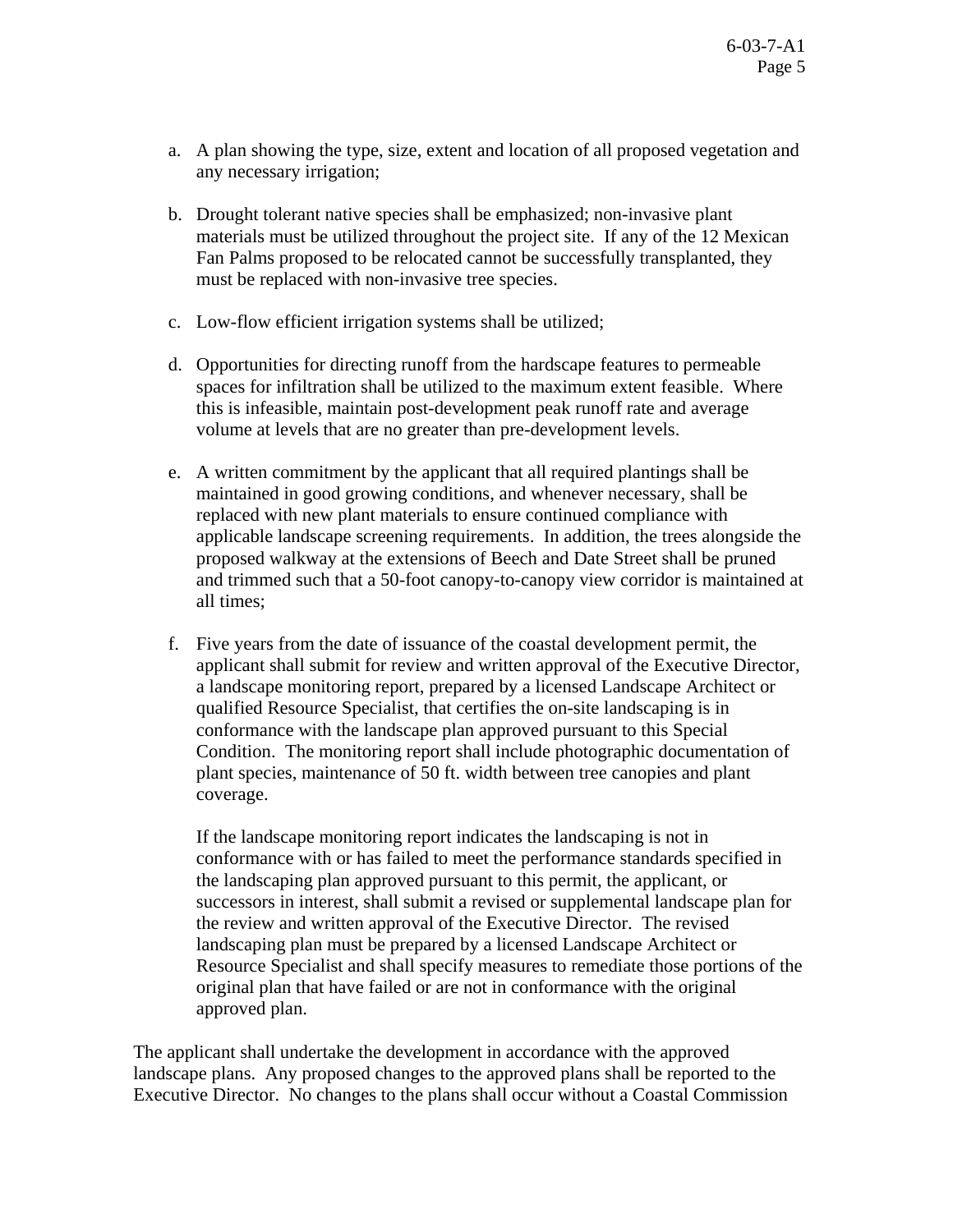approved amendment to this coastal development permit unless the Executive Director determines that no amendment is legally required.

5. Excavation Fault Monitoring Report. **PRIOR TO ISSUANCE OF THE COASTAL DEVELOPMENT PERMIT AMENDMENT**, the applicant shall submit a monitoring plan, prepared by a licensed Professional Geologist, or civil or geotechnical engineer for the review and written approval of the Executive Director. The plan shall be sufficient to assess all excavations during construction and prior to their being covered by forms, molds, fill, or structural members, and shall include at a minimum:

- a. The means by which all open vertical and horizontal cut faces can be examined by a licensed Professional Geologist and evaluated for the presence of active faulting and a requirement that the applicant shall complete such examination/evaluation and submit the results the Commission's Executive Director for review and approval. The plan shall be integrated with construction staging to assure adequate time to allow for the thorough examination of all surfaces prior to their being obscured by forms, molds, fill, or structural members.
- b. A mechanism by which features possibly representing faults can be evaluated fully to determine whether they meet the criteria of "active" faults as defined by the State of California (movement within the Holocene, or approximately the past 11,500 years) and a requirement that the applicant shall complete such evaluation and submit the results to the Commission's Executive Director for review and approval.
- c. Should active faulting be identified, all construction activity shall immediately cease and the following reports issued:
	- 1. A fault investigation report conforming to the recommendations of the California Geological Survey identifying the areas of likely faulting and suggesting mitigation measures.
	- 2. A geotechnical engineering report prepared by a licensed Civil or Geotechnical Engineer describing how the suggested mitigation measures will be integrated into building design.
	- 3. Construction may resume only upon review and acceptance of these reports by the Executive Director.

If any of the reports required in this condition contains recommendations for revisions to the approved plans, the applicant shall contact the Coastal Commission's San Diego District Office to determine whether such work requires a coastal development permit or an amendment to this permit.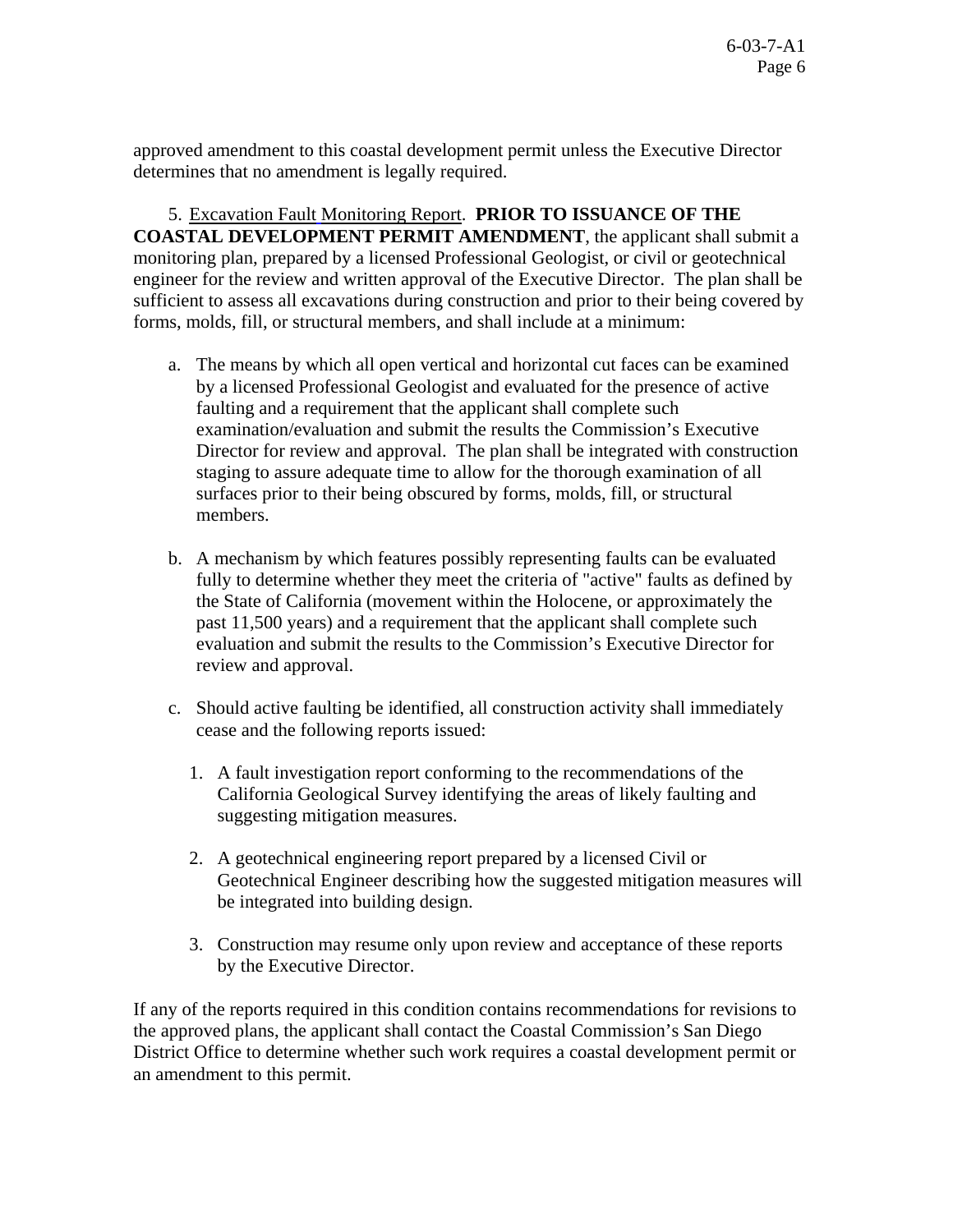## III. Findings and Declarations.

The Commission finds and declares as follows:

 1. Project History/Amendment Description. On June 12, 2003, the Commission approved creation of a park surrounding the existing County Administration Center. The County Administration Center (CAC) consists of the CAC building itself, which houses a variety of governmental offices and is a historic structure, the south parking lot (483 spaces), the north parking lot (617 spaces), the Askew Building, which is an administrative office building, and various walkways, sidewalks, and a grassy lawn area. The 16.62-acre parcel is located between Grape Street and Ash Street, fronting Harbor Drive in downtown San Diego. Harbor Drive is the first public roadway along San Diego Bay, and is a major coastal access route.

The original project involved removing the existing 1,100-space surface parking lots and demolishing the Askew Building in order to create a 14 acre civic green space consisting of various "Garden Rooms," including five diverse botanical areas, a Children's Play Garden, a Sculpture Garden, a promenade, fountain, lawns, and terraces. The original permit has been issued, and the Askew Building has demolished. No parking spaces have been removed.

In order to partially replace the existing parking lots, and to meet the demand for parking for CAC building employees, park users and waterfront public access parking, the project originally proposed the construction of two underground parking structures. The north parking structure (approximately 152 parking spaces) would have been accessed from Pacific Highway and Grape Street, and a south structure (approximately 98 parking spaces) with access from Ash Street. In addition to these 250 spaces, use of tandem parking on an as-needed basis would have provided an additional 64 spaces in the underground garages, for a total of 314 parking spaces provided on-site. Of these 314 spaces, 16 were to be reserved for public officials/VIPs and 10 for carpools. Soil from the excavation will be either distributed on-site or taken outside the coastal zone.

In addition, as originally approved, approximately 650 parking spaces would be provided with the development of an off-site parking structure located approximately one block from the CAC on the southwest corner of Kettner Avenue and Cedar Street, a site currently owned by the County and located outside of the Coastal Zone (see Exhibit #2). As approved, the 650-stall requirement could have been met entirely on the Cedar/Kettner site, or in combination with other locations deemed suitable by the developer. Finally, an additional 66 employee parking spaces would have been provided at the existing Trolley Towers parking garage, several miles away, outside the Coastal Zone, at 1255 Imperial Avenue. No changes to the existing on-street parking, nor revisions to bus parking or layover areas were proposed. In total, approximately 1,030 on and off-site parking spaces would have been made available through the proposed project.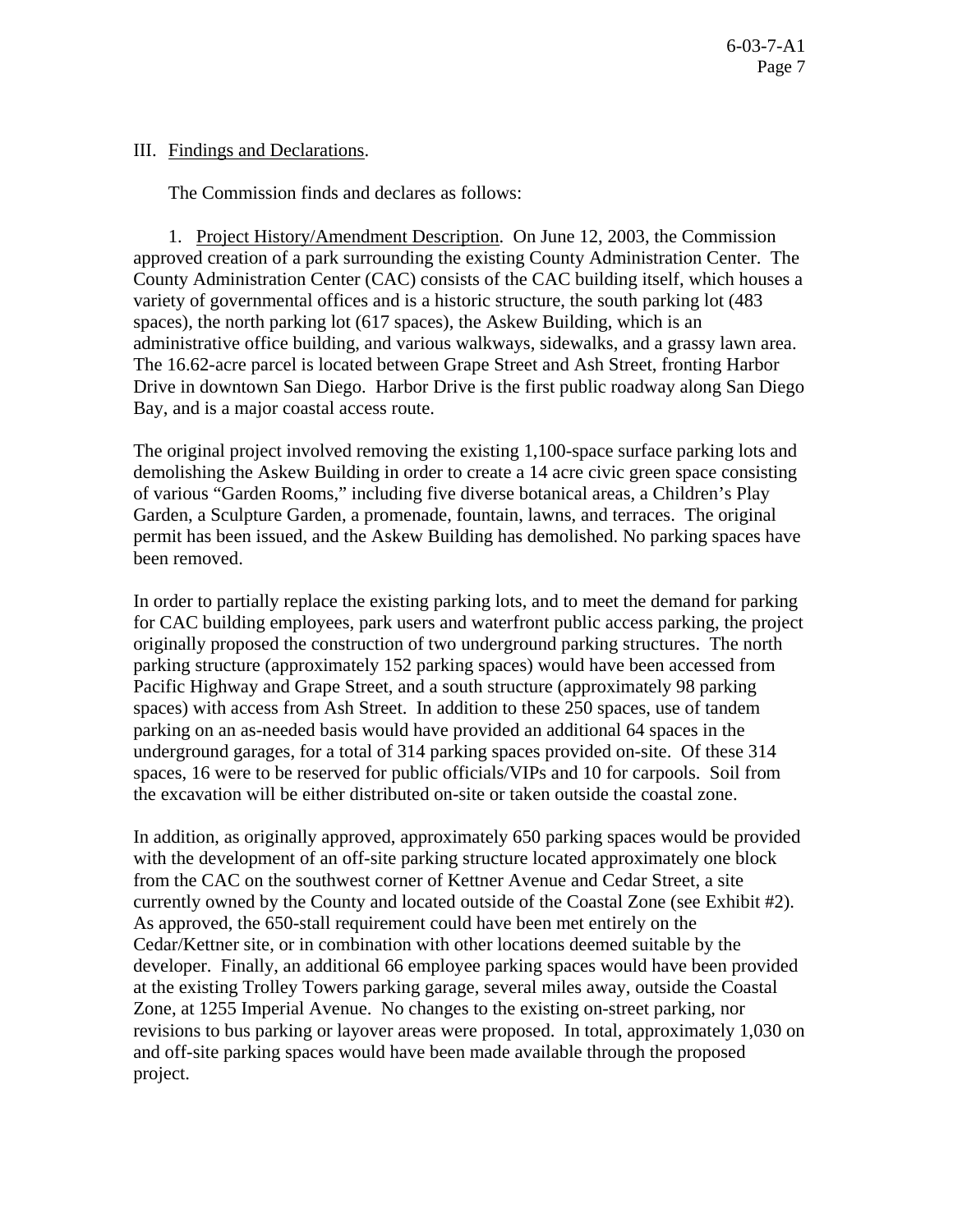The revised project involves several changes to the project design and offsite parking. Rather than two subterranean parking lots on the north and south side of the site, with access from both Grape and Ash, on-site parking will be consolidated into a single, approximately 250-stall below-grade garage accessed from Ash Street. As previously proposed, the use of tandem parking on an as-needed basis will create an additional 64 spaces in the underground garage, for a total of 314 parking spaces provided on-site. The County is proposing to assign the designations for CAC visitors, car pools, public officials, etc. as needed during working hours; however, after hours and on weekends and holidays, all spaces will be available for public parking.

Various minor revisions have been made to the landscape and hardscape features. The "Civic Fountain" has been redesigned with a wider basin and less flowing water to reduce energy consumption and meet current safety codes; the lawn proposed adjacent to the Historic Courtyard will be replaced with decomposed granite paths and drought tolerant plants, and the park support buildings have been modified to add additional bathrooms, a changing area, and a concessions stand.

In addition, the County is proposing revisions to the off-site parking. As amended, 600 parking spaces, 50 fewer than approved, would be located in the Cedar/Kettner parking structure. The additional 66 spaces within the Trolley Towers would be available for overflow during peak parking demand. As originally approved, the County proposed that no on-site parking spaces would be removed until the off-site parking was completed. The County is now proposing to manage parking using a public and employee shuttle service during the construction period on the CAC lots, until the off-site structure is complete, currently estimated to be available for use at the end of 2014.

The original permit required that only non-invasive plant materials be utilized throughout the project site, and also required that five years from the date of issuance of the coastal development permit, the applicant submit a landscape monitoring report certifying that the on-site landscaping was in conformance with the approved landscape plan. The applicant is proposing to remove the requirement for the 5-year monitoring plan, and allow limited use of Mexican Fan palms, which are included on the California Invasive Plant Council (Cal-IPC) list of potentially invasive species. As proposed, the project includes relocating 12 existing Mexican Fan palms in the historic core of the County Administration Center, to frame the north, west, and south entrances of the building, similar to the existing planting at the west entrance. In the event any of the 12 existing Mexican Fan palms to be relocated cannot be viably relocated, the County is proposing to replace the existing palm with a new Mexican Fan palm.

The County Administration Center is located in the City of San Diego's Centre City Community Planning Area, but was excluded from the City's Local Coastal Program at the time it was certified, and remains within the coastal permit jurisdiction of the Commission. Thus, the standard of review is the Chapter 3 policies of the Coastal Act.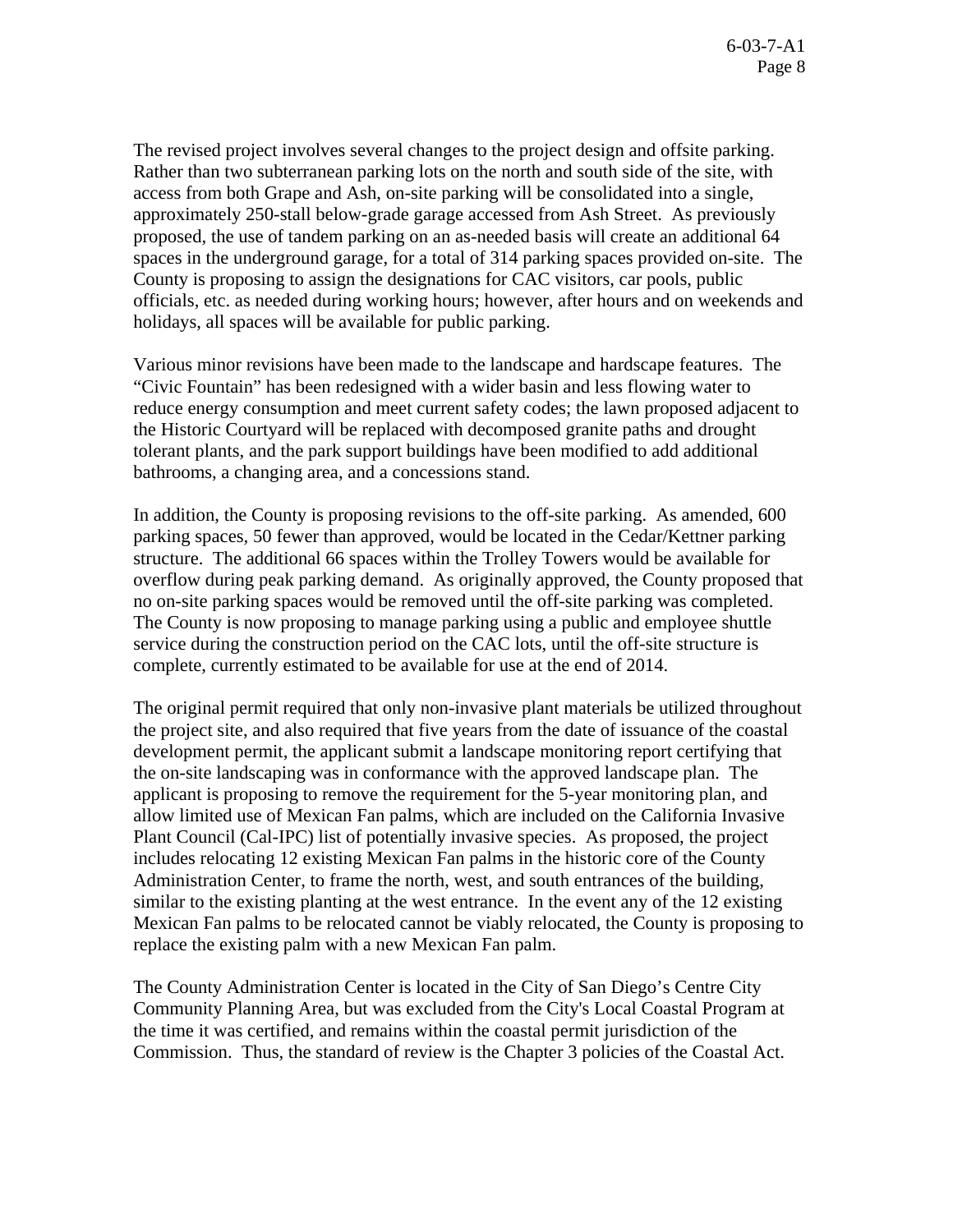2. Parking/Public Access. Numerous policies of the Coastal Act require that new development protect or enhance public access to and along the shoreline. These policies include:

### Section 30210

 In carrying out the requirements of Section 4 of Article X of the California Constitution, maximum access, which shall be conspicuously posted, and recreational opportunities shall be provided for all the people consistent with public safety needs and the need to protect public rights, rights of private property owners, and natural resource areas from overuse.

### Section 30213

 Lower cost visitor and recreational facilities shall be protected, encouraged, and, where feasible, provided. Developments providing public recreational opportunities are preferred.

### Section 30252.

 The location and amount of new development should maintain and enhance public access to the coast by (1) facilitating the provision or extension of transit service, (2) providing commercial facilities within or adjoining residential development or in other areas that will minimize the use of coastal access roads, (3) providing nonautomobile circulation within the development, (4) providing adequate parking facilities or providing substitute means of serving the development with public transportation, (5) assuring the potential for public transit for high intensity uses such as high-rise office buildings, and by (6) assuring that the recreational needs of new residents will not overload nearby coastal recreation areas by correlating the amount of development with local park acquisition and development plans with the provision of onsite recreational facilities to serve the new development.

A parking study done for the original project estimated the future demand for parking, including employee parking demand, population growth, and park parking demand. The study determined that employee parking demand would be 671 spaces, and the public parking demand would be 270 spaces.

The original permit would have provided a total of 1,030 parking spaces. On-site, 250 spaces in the underground garage, plus the use of tandem parking for an additional 64 tandem spaces would have provided 314 parking spaces. Of those 314 spaces, 16 would have been reserved for public officials/VIPs and 10 for carpools. So there would have been 288 spaces available for the public, CAC visitors, and park and waterfront users during working hours, and 314 outside of work hours. Off-site, 650 spaces would have been provided in the Cedar/Kettner lot or other off-site lots, and 66 County employee spaces would have been designated in the Trolley Towers parking lot, south of Petco Park, at 1255 Imperial Avenue.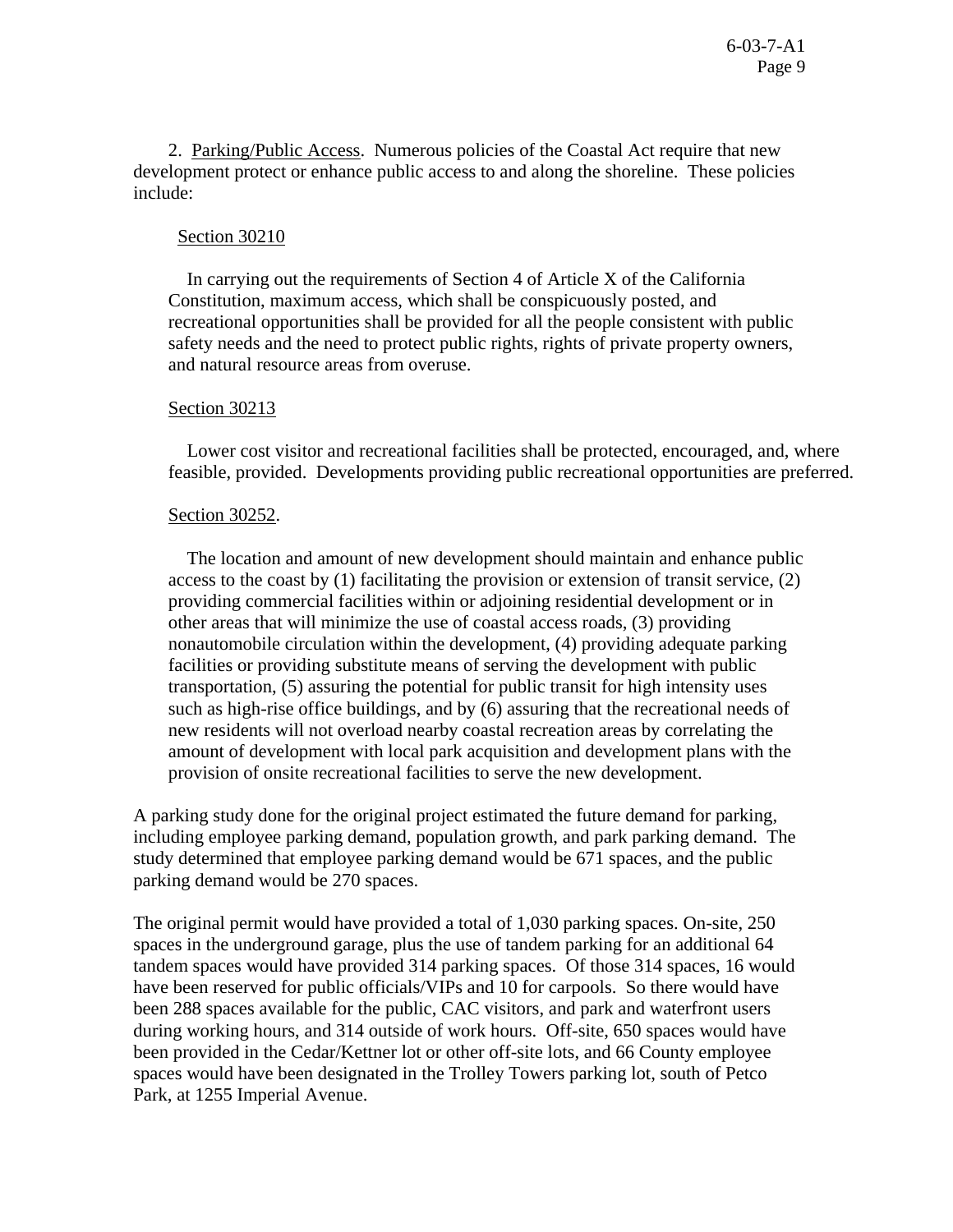The Commission found that this was enough parking to accommodate the existing CAC and the proposed park use, but that it would result in less of an overall "parking reservoir" for use by the public during evenings and weekends, compared to the existing situation. Currently, the 504 parking spaces in the existing south parking lot are restricted to CAC visitors, employees, and other official uses, but are made available to the public on nights and weekends. As originally approved, on-site parking available for nights and weekends would have been a approximately of 392 parking spaces (314 plus the existing 78 on-street spaces on Harbor Drive, Grape Street and Pacific Highway).

Therefore, the Commission required that the County make the 650 off-site employee parking spaces available to the public outside of business hours. As a result, there would have been 1,042 public parking spaces available after hours, not located immediately adjacent to waterfront, but considerably more than the 504 spaces available now.

As proposed in this amendment, there would be a maximum of 980 parking spaces provided. That includes 250 on-site subterranean spaces, with the ability to accommodate another 64, as originally approved. During working hours, spaces would be designated for CAC visitors, car pool, public officials, etc. as needed; however, after hours and on weekends and holidays, all spaces would be available for public parking. Off-site parking in the proposed Cedar/Kettner parking structure would be reduced by 50 spaces to 600 spaces. The County would designate 66 spaces within the Trolley Towers for overflow during peak parking demand.

The amount of employee parking to be provided in the off-site lot has been reduced because of changes in the nature of operations and functions at the CAC. The 2002 Parking Demand Study prepared by Linscott Law & Greenspan Engineers calculated the required amount of employee parking based on the existing employee count and the CAC office configuration of 961 employees in 2002. The study determined that the parking demand was 671 for the 961 employees. Since 2002, the County relocated many county services to the Kearny Mesa County Operation Center and has remodeled the CAC, reducing the employee count to 600 employees. Thus, both the number of employees, and the number of visitors to the CAC is significantly less than in 2002. In addition, the County has indicated that future plans call for additional remodeling to further reduce office and employee capacity. Because specific services have been relocated from the CAC, no future increases in employee population at this site are anticipated.

Therefore, as amended, the proposed project will provide sufficient parking for employees. The number of on-site parking spaces available for coastal visitors outside of working hours will not change. Off-site, 50 fewer spaces in the Cedar/Kettner will be available after hours. However, the total number of visitor spaces, 980, is still considerably more than the 590 spaces currently available. Thus, the revisions in the total amount of parking provided will not adversely impact public access or recreation.

However, the amendment also includes a revision to how parking will be managed during construction. As originally approved, no on-site parking spaces would have been removed until the off-site parking was completed and available. However, the County is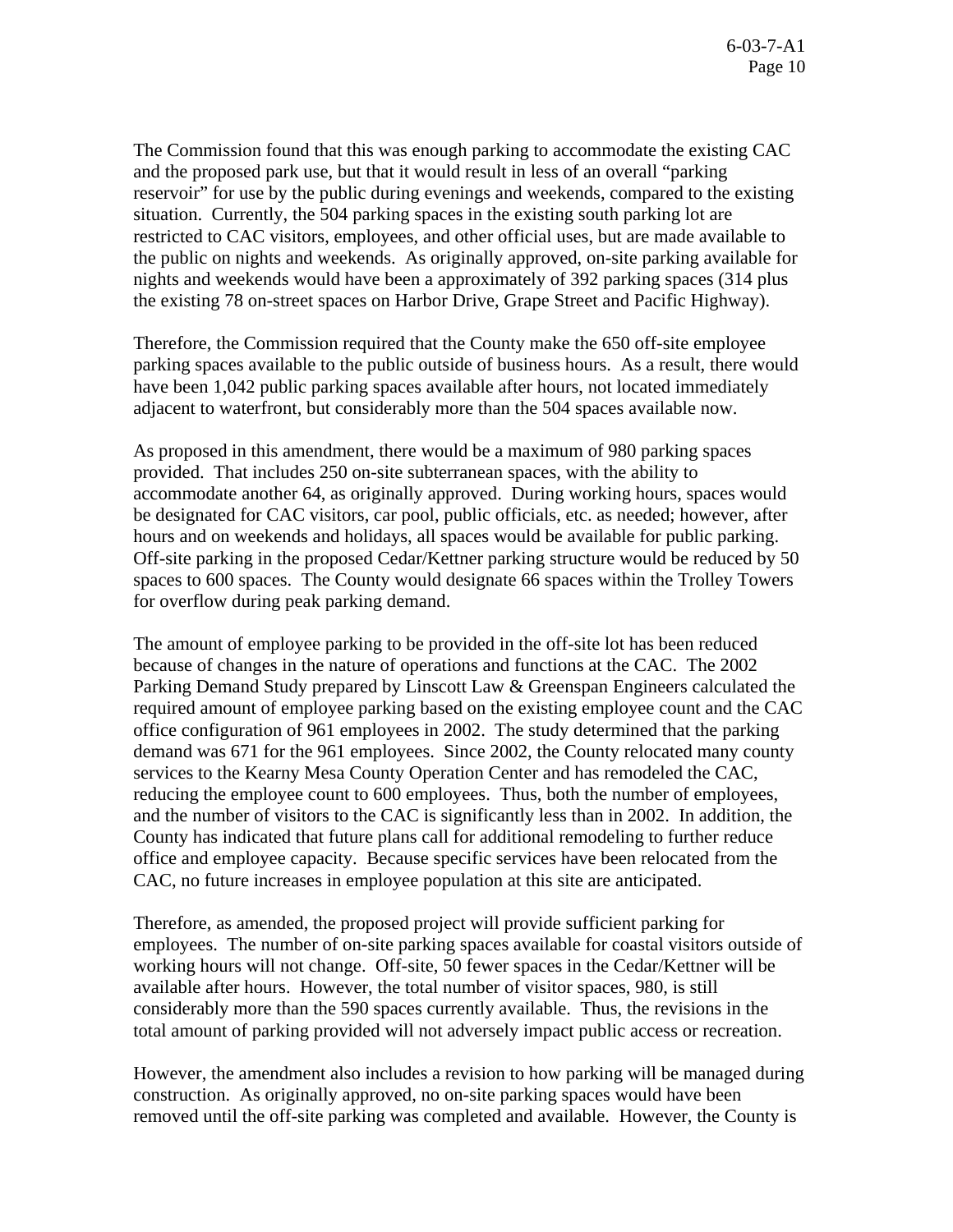now ready to begin construction of the parks, while the Cedar/Kettner parking structure is currently under architectural design and an EIR amendment for the structure is in progress. A draft construction schedule indicates that the garage will be available for use at the end of 2014. Therefore, the County is now proposing a managed parking plan for employee and public parking during the construction period on the CAC lots until the off-site parking is complete.

The following table indicates the amount of public parking that would be available at the County Administration building during construction as proposed.

| Waterfront   | <b>On-Site Public Parking</b> |           | <b>On-Site Valet</b> | Existing              | <b>Total Off Hours</b> |
|--------------|-------------------------------|-----------|----------------------|-----------------------|------------------------|
| Park         | <b>Business</b>               | Off Hours | (Special)            | <b>Street Parking</b> | <b>Public Parking</b>  |
| Construction | Hours                         |           | Events)              |                       |                        |
| Phase I      | 178                           | 450       | 64                   | 84                    | 598                    |
| Phase II     | 178                           | 254       | 64                   | 84                    | 398                    |
| Completed    | 178                           | 254       | 64                   | 84                    | 398                    |
| Park         |                               |           |                      |                       |                        |

During Phase I construction, 178 parking spaces will be available for CAC visitors, which is approximately the same number of daytime visitor spaces currently allocated on site. The remaining 272 spaces will be available to CAC employees. During the day, visitor spaces will be maintained for visitors in the same way they are now, by limiting parking to 2 hours, and monitoring the spaces by security staff that enforce the parking regulations with parking tickets. Outside of business hours, all 450 on-site spaces will be available for public parking. Phase I is expected to last approximately 10 months.

During Phase II, which is also expected to take approximately 10 months, and after construction is completed, 178 on-site spaces will continue to be allocated to visitors, with 76 employee spaces. Outside of business hours, 254 spaces will be available to the general public.

Until the parking structure is completed, the County is proposing to accommodate employee parking demands through a managed parking program. Employee parking would be accommodated at an off-site employee parking lot within a 5-7 minute ride to the CAC. The County is currently advertising for a managed parking service firm to provide both shuttle service and an off-site location. A particular location has not yet been identified; however, the County has discussed parking availability with several existing parking lot operators to informally determine that there are a variety of potential parking lots that would meet the County's qualifications, but in order to not prejudice the bidding process, specific qualifying lots have not been identified.

The program would operate in a manner similar to the managed parking program the county implemented during the construction of the Kearny Mesa Operations Center construction. The County has indicated they believe the proposed CAC off-site employee parking program will be similarly successful, and note that employees are unlikely to use either the two-hour limited visitor spaces or the surrounding metered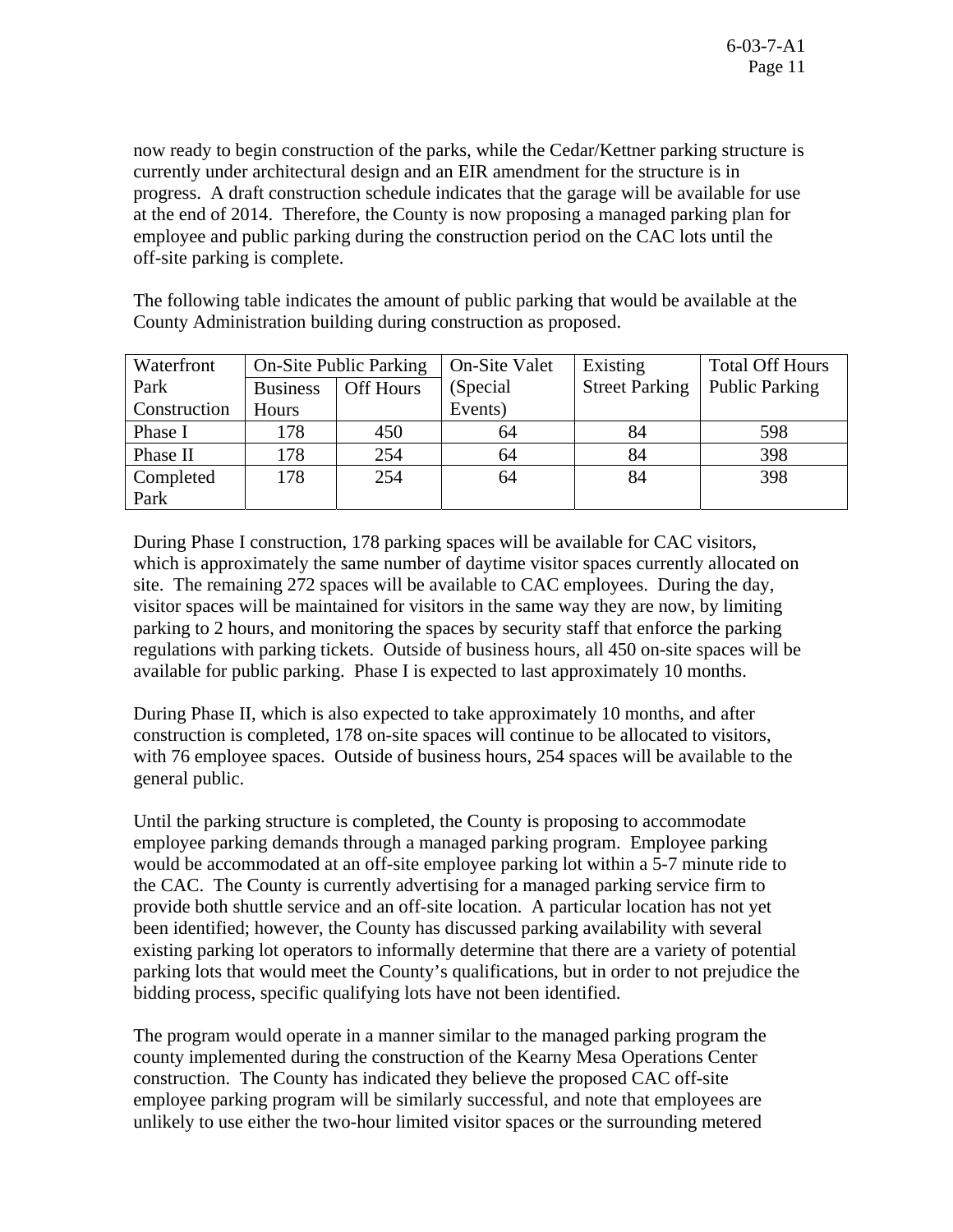spaces, due to the expense and inconvenience associated with moving vehicles and paying the meters throughout the day. Special Condition #1 requires submittal of a parking management/shuttle program that requires the County identify, prior to issuance of the permit, the location of chosen off-site lot(s), documentation that the chosen location has a minimum of 200 parking spaces not currently occupied, and the employee shuttle route, service hours, and frequency.

To summarize the potential impact on the general public, as amended, during Phase I, there would be approximately 50 fewer parking spaces (450 rather than 504) available to the general public during weekends, evenings, and holidays than there is currently. From the start of Phase II to completion of the parking structure, there would be 254 on-site spaces, plus 64 more available during special events. Thus, approximately 200 fewer public parking spaces will be available to the public outside of building hours until the parking garage is built.

However, the County has been managing parking at the on-site southern lot since 1992, and not all 504 spaces have always been available to the public, because there has not typically been a demand for that many spaces. The EIR certified for the project in 2003 determined that demand for parking on a summer Saturday in July was 270 spaces. Currently, after hours and on Sundays, only 200 of the total 504 parking spaces are available on the lot through an unmanned parking machine. On Saturdays and during special events, the site is manned by Ace Parking and the full 504 spaces are made available. However, County staff reports that the parking operator for the lot stated that the current average parking demand during the weekends is between 75 and 200 cars, and "the only time the parking comes close to reaching the 500 mark is during special events."

Thus, it is likely that except during special events, the 254 spaces provided on-site after hours will meet most of the weekend demand for on-site public parking. Therefore, in addition to the employee off-site parking program, during the Phase II construction period until the parking structure is completed, to address the demand for parking during several specified events on the Embarcadero, the County has proposed a preliminary interim public shuttle program that would provide shuttle service for the general public to the off-site parking lot(s) with drop-off at the CAC. Specifically, to accommodate any public demand that may not be met by the 254 on-site spaces, the County has proposed to offer the shuttle service to the general public on weekends. As proposed, the public shuttle service will run during high demand hours anticipated to be from 10 am to 6 pm, with shuttles running every 15 minutes. Special Condition #1 requires a detailed description of the shuttle operations prior to issuance of the coastal development permit.

The County has developed a preliminary monitoring program to assess public use of the shuttle, including submission of a parking/shuttle demand report to the Executive Director after 3 months of operation. The report will evaluate use of the shuttle and the off-site parking lot during non-business hours. The report will include an evaluation of shuttle service hours, frequency and schedule to determine if any changes in service are necessary to accommodate demand. However, as proposed, the public shuttle service to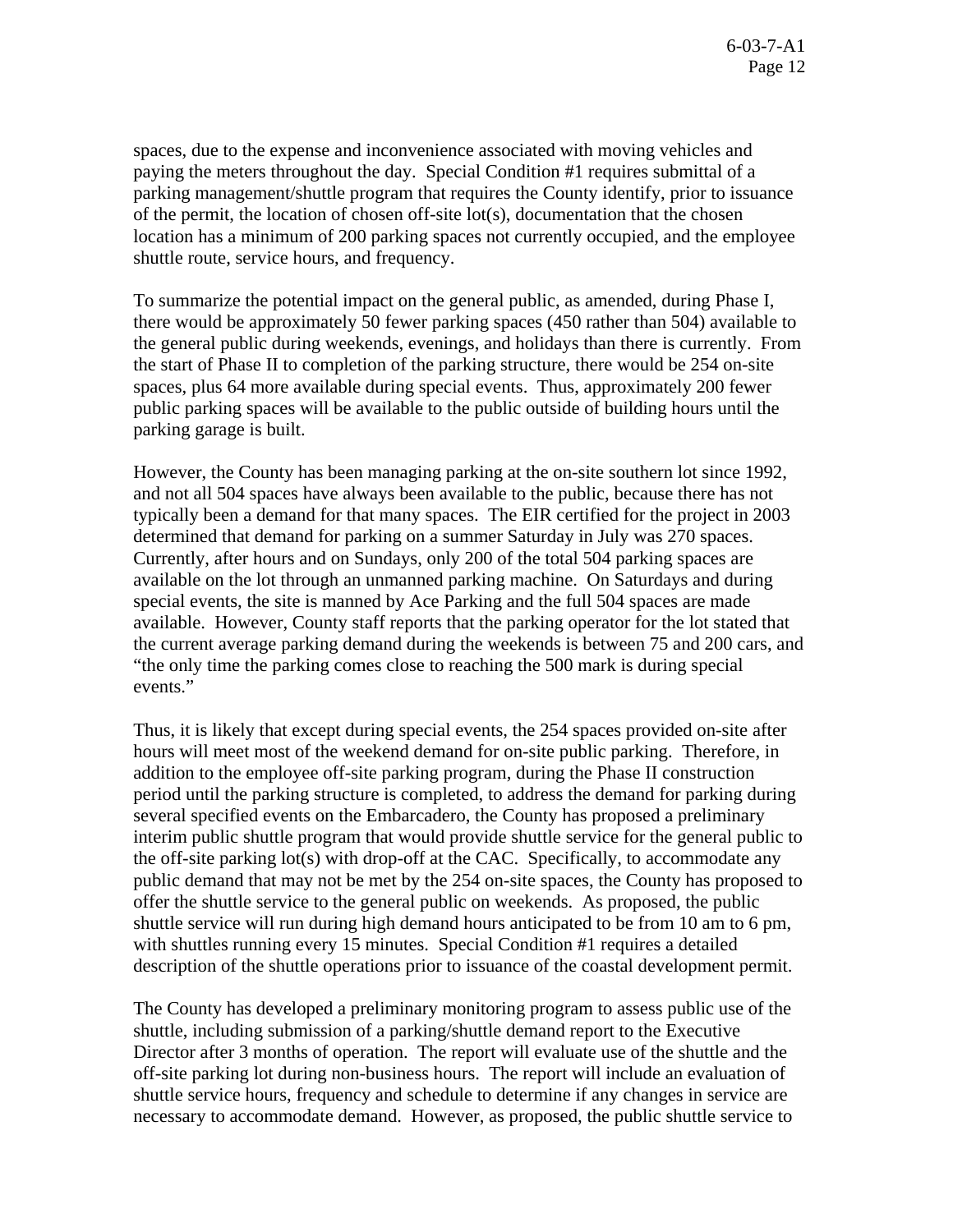the off-site parking lot will remain in operation on weekends, holidays, and special events until the Cedar/Kettner garage is constructed and available for public use. Special Condition #2 requires submittal of a monitoring report approximately 3 months after the start of shuttle operation that documents the public use of the shuttle and off-site parking lot. Additional monitoring reports must be performed and submitted to the Executive Director of the Coastal Commission one year after start of the program and then once a years thereafter until the Cedar/Kettner parking lot is open. The report(s) must contain recommendations, if any, for necessary changes or modifications to the project if there are any identified shortfalls or problems in parking or user accommodation. If any problems are identified in the annual evaluation, the applicant must propose necessary changes to address/mitigate the identified problems to the Executive Director. Minor changes can be implemented if the Executive Director determines that no amendment is legally required. If the changes require a amendment to the permit, the applicant must apply for the amendment within 90 days.

The off-site parking structure at Cedar/Kettner has not yet received all required discretionary permits, and construction delays, cost overruns, etc., could extend the projected time period for completion of the parking structure indefinitely. Therefore, Special Condition #1 requires the shuttle program to continue operating until it can be demonstrated that the off-site parking structure is complete and open for public use. To ensure no impacts to public access occur from premature termination of the shuttle program, the condition requires that the County demonstrate that the parking structure is open (or has a final, confirmed opening date) with 600 parking spaces, through an amendment to this permit. At that point, the shuttle program may cease operations. Thus, as conditioned, the proposed project will not have a significant short or long-term impact on the ability of the public to access the waterfront.

As noted, the proposed amendment includes relocating the proposed underground parking garages from both sides of the site, to only the southern side of the site. Under the original plan, the northern lot would have been accessible via a driveway on Grape Street located between Pacific Highway and Harbor drive. The southern lot would have been accessible via a driveway on Ash Street between Pacific Highway and Harbor Drive. As amended, access to the single garage would be via the Ash Street entrance. A traffic assessment performed for the amended project determined that as revised, consolidation of the proposed parking lots would not create or result in any new or additional significant traffic related impacts. Any additional queuing associated with the traffic diverted from the north lot will be minor and will not impact the adjacent Ash Street intersections. Thus, no impacts to coastal access are expected to result from the revised parking garages.

 3**. Sensitive Biological Resources/Visual Resources**. Section 30251 of the Coastal Act states, in part:

> The scenic and visual qualities of coastal areas shall be considered and protected as a resource of public importance. Permitted development shall be sited and designed to protect views to and along the ocean and scenic coastal areas, to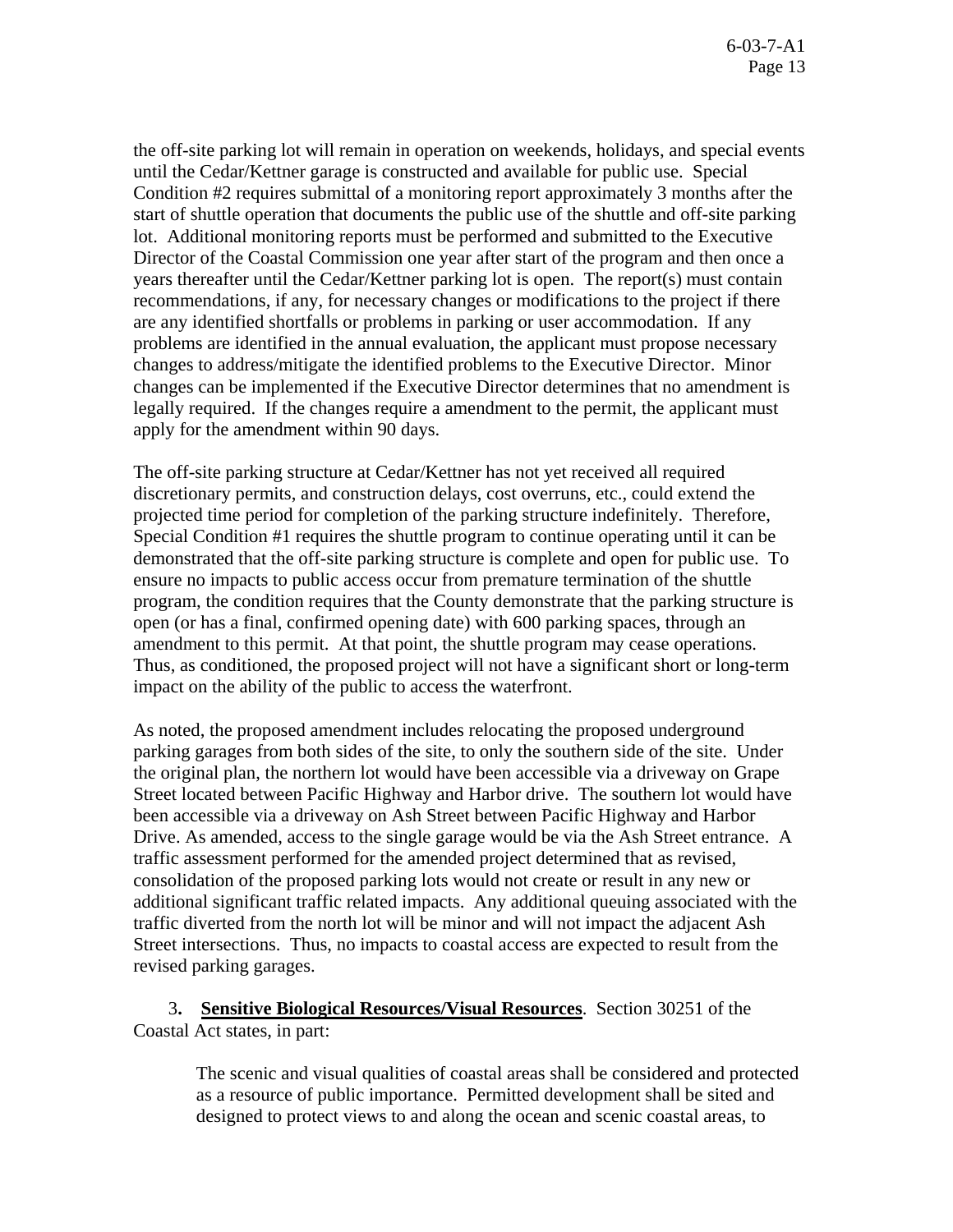minimize the alteration of natural land forms, to be visually compatible with the character of surrounding areas, and, where feasible, to restore and enhance visual quality in visually degraded areas.

Section 30240 of the Coastal Act states, in part:

… (b) Development in areas adjacent to environmentally sensitive habitat areas and parks and recreation areas shall be sited and designed to prevent impacts which would significantly degrade those areas, and shall be compatible with the continuance of those habitat and recreation areas.

The subject site is entirely developed and there are no sensitive biological resources located on the site. The site is adjacent to San Diego Bay, and the Commission has typically required that invasive plant species be avoided adjacent to waterbodies.

As proposed, 12 existing Mexican Fan (Washingtonia Robusta) palms in the historic core of the County Administration Center are being relocated to frame the north, west, and south entrances of the building, similar to the existing planting at the west entrance. Each entrance will receive four Mexican Fan Palms, with two planted on each side. Although no additional Mexican Fan palm trees are being proposed, the proposed landscaping plan would allow the relocated palms to be replaced with new Mexican Fans, if they cannot be viably relocated.

The California Invasive Plant Council (Cal-IPC) lists the Mexican Fan palm as potentially invasive. The Commission, based on advice from its staff ecologist, recently required the Port of San Diego to revise the proposed plant palette for the North Embarcadero Visionary Plan Phase I, a project adjacent to the subject project, because it included the addition of new Mexican Fan Palms. (The Port District chose to substitute Medjool Date Palms for the Mexican Fan Palms). Although the subject project only includes replacement (if necessary) of existing Mexican Fan palms, some of these existing trees may be reaching the end of their life span, and should be allowed to be gradually replaced with non-invasive palms or other trees. There are many other species of attractive palms that grow in San Diego, which can be substituted for the proposed invasive species.

Therefore, Special Condition #4 prohibits the use of any new invasive species, and requires that should any of the 12 Mexican fan palms proposed to be relocated need replacement, the replacement species must be non-invasive. The condition also requires that five years from the date of issuance of the coastal development permit, the applicant must submit a landscape monitoring report that certifies the on-site landscaping is in conformance with the landscape plan approved pursuant to this Special Condition.

In its approval of the original project, the Commission required specific landscaping features and maintenance in order to ensure that views were protected and maintained. The park design includes a pedestrian walkway extending down from the street end at both Beech and Date Streets, creating and preserving an open view down the street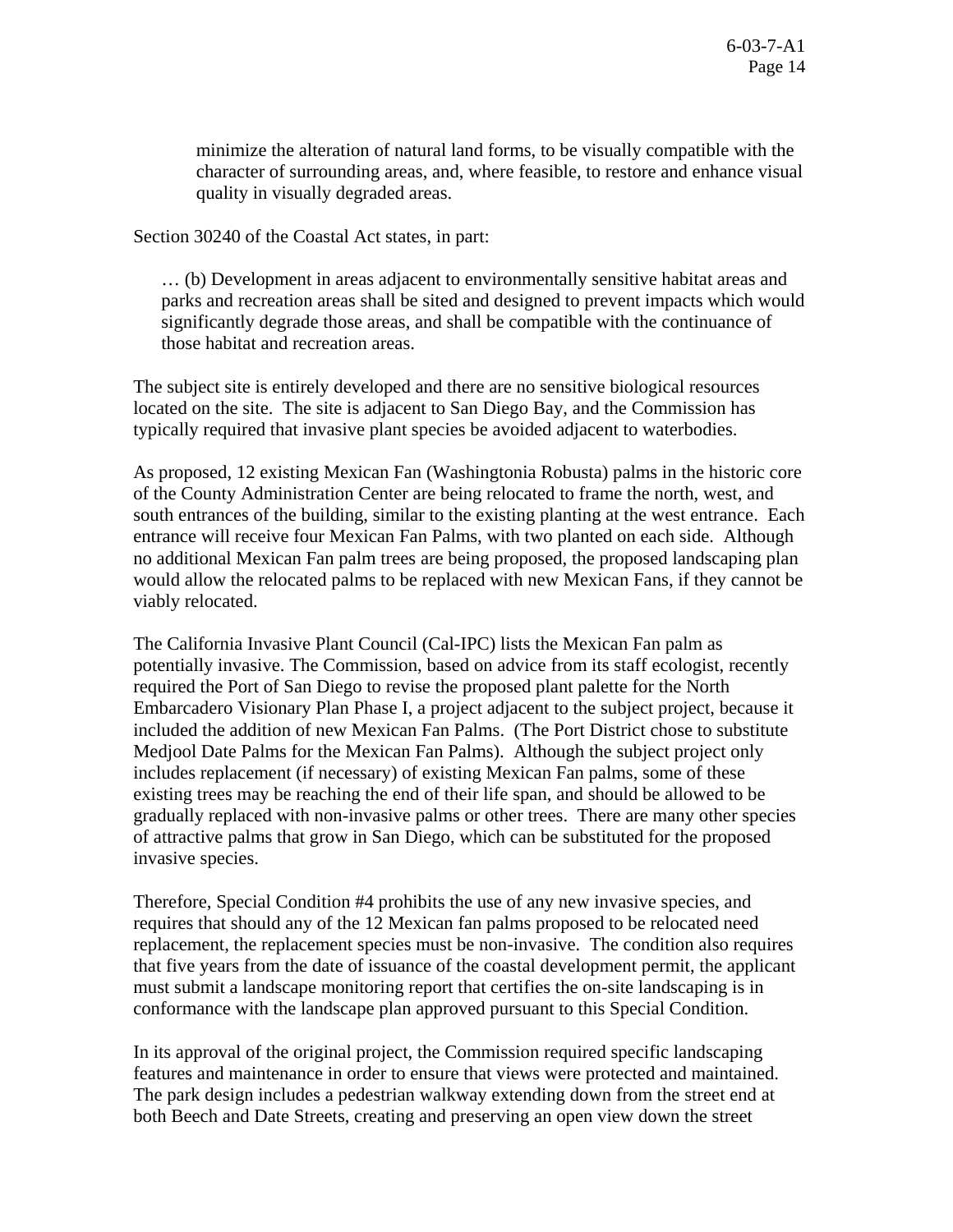corridor. The project will also open an additional view corridor along Fir Street by the proposed removal of the Askew Building that currently blocks views from Fir Street. Potential view impacts might have resulted from the fact that the proposed walkways along the designated view corridors will be lined with trees, which will result in some narrowing of the view corridor, in return for the aesthetic benefit of having a tree-framed view.

Therefore, the Commission required that the trees be spaced such that a 52-56 foot trunkto-trunk view corridor is provided. The proposed amendment would not change this. In addition, to assure that the trees are maintained such that they do not encroach further into the view corridor, the original permit included a requirement that a maintenance plan for trimming the trees be provided, and that after 5 years, a monitoring report be submitted documenting the landscape requirements have been met.

The 5-year reporting requirement is intended to ensure both that the applicant keeps up on the required maintenance, that no invasive species were inadvertently planted, and that the Commission is made aware of any problems or deficiencies in the view corridor. It places the responsibility for monitoring and documenting compliance on the applicant, who is in the best position to evaluate the site conditions. Thus, as with the original permit, the monitoring requirement has been added to the proposed amendment, to ensure visual quality and biological resources are protected.

Therefore, as conditioned, the project can be found consistent with the natural resource and visual protection policies of the Coastal Act cited above.

 4**. Geotechnical Hazards/Public Safety**. Section 30253 of the Coastal Act states, in part:

New development shall do all of the following:

 (a) Minimize risks to life and property in areas of high geologic, flood, and fire hazard.

(b) Assure stability and structural integrity . . .

As described above, the proposed project involves a variety of public access and recreational improvements, including landscaping and hardscaping, small structures such as restrooms, and an underground parking garage. The Commission's geologist has reviewed the project and the environmental and technical reports associated with the development, and determined that the geotechnical analyses performed for the project are adequate, given the information available to the Commission at this time. These studies found that there does not appear to be active faulting on the property, and that while a fault has been encountered during recent construction operations to the southeast that is in general alignment with the mapped potentially active fault, the existing studies support a conclusion that a structural setback is not required for this existing potentially active fault.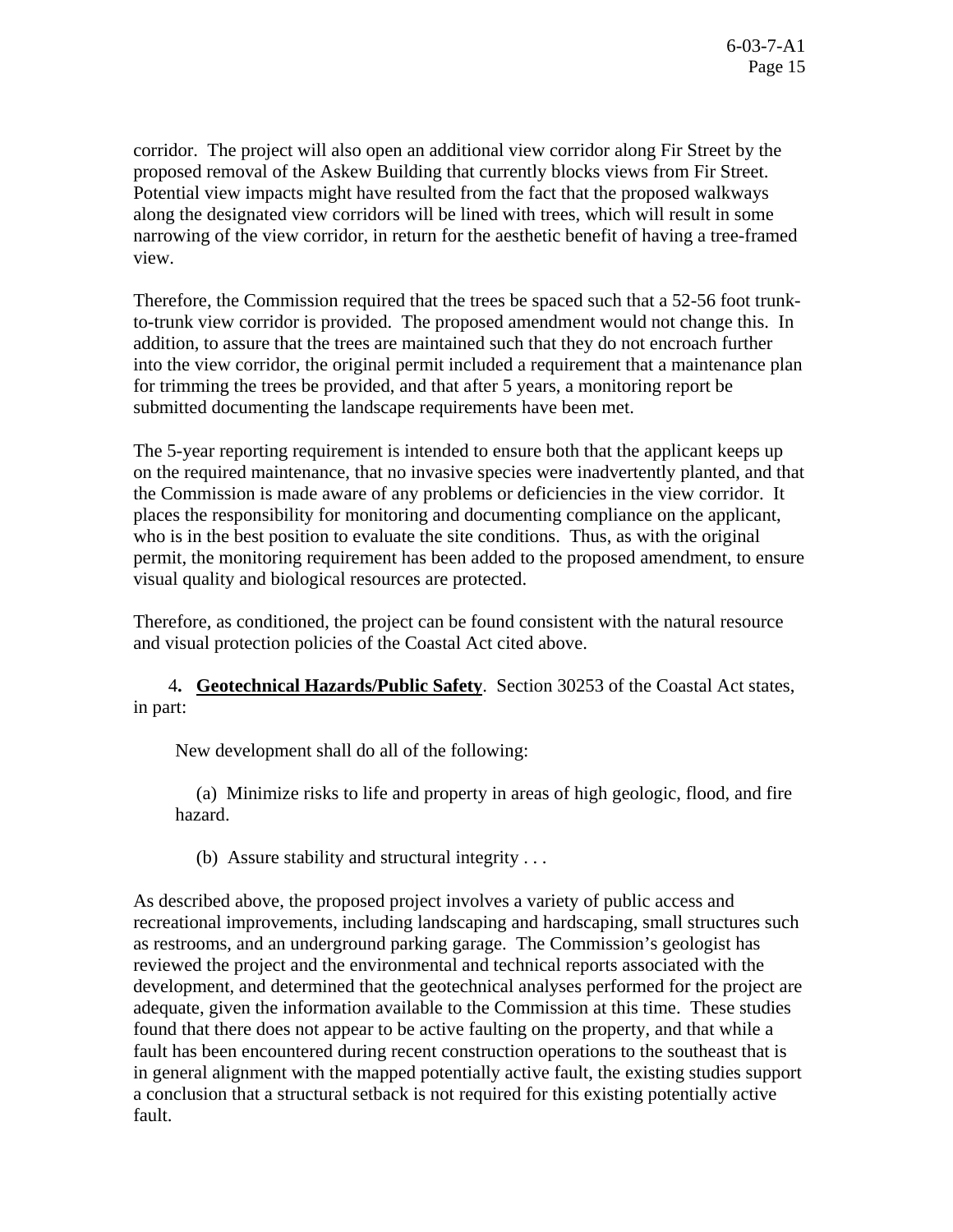However, additional geological studies that would more definitively determine if an active fault lies under this site can only be performed once excavation is done. The proposed project involves a substantial amount of excavation for the underground garage, which provides the applicant with an opportunity to complete the studies necessary to confirm the geology underlying this site and therefore the proposed development is consistent with the hazards avoidance policies of the Coastal Act. Therefore, in order to ensure that the site is fully reviewed for potential faulting, Special Condition #5 requires that all excavations be continuously monitored during construction for the presence of active faulting that may become apparent during construction. The special condition further makes provisions for fault investigation and geotechnical engineering reports if evidence of active faulting is found that propose, for the review and approval of the Executive Director, possible mitigation measures to avoid active faults. Therefore, as conditioned, the project can be found consistent with the hazards and public safety policies of the Coastal Act.

 5**. Unpermitted Development**. Development has occurred on the subject site without required coastal development permits, including, but not limited to, demolition of the J.B. Askew Building. However, although the demolition occurred prior to issuance of the original permit, the work done was covered by and consistent with the original permit, which has now been issued.

Although development occurred prior to the submission of this permit amendment application, consideration of this application by the Commission has been based solely upon the Chapter 3 policies of the Coastal Act. Commission review and action on this permit application does not constitute a waiver of any legal action with regard to the alleged violations nor does it constitute an admission as to the legality of any development undertaken on the subject sites without a coastal permit.

 6**. Local Coastal Planning**. Section 30604(a) also requires that a coastal development permit amendment shall be issued only if the Commission finds that the permitted development will not prejudice the ability of the local government to prepare a Local Coastal Program (LCP) in conformity with the provisions of Chapter 3 of the Coastal Act. In this case, such a finding can be made.

The County Administration Center is located in the City of San Diego, which has a certified Local Coastal Program. However, when the Commission certified the Centre City/Pacific Highway Corridor segment of the City's Land Use Plan in January 1988, the Commission deferred certification of the County Administration Center area, finding that the zoning proposed for the area at the time (Central Business District), was not consistent with the certified Land Use Plan. The Commission also noted that there are jurisdictional questions raised about the City and County planning and regulatory roles on this site that is within the City but operated by the County, that supported deferred action and further study.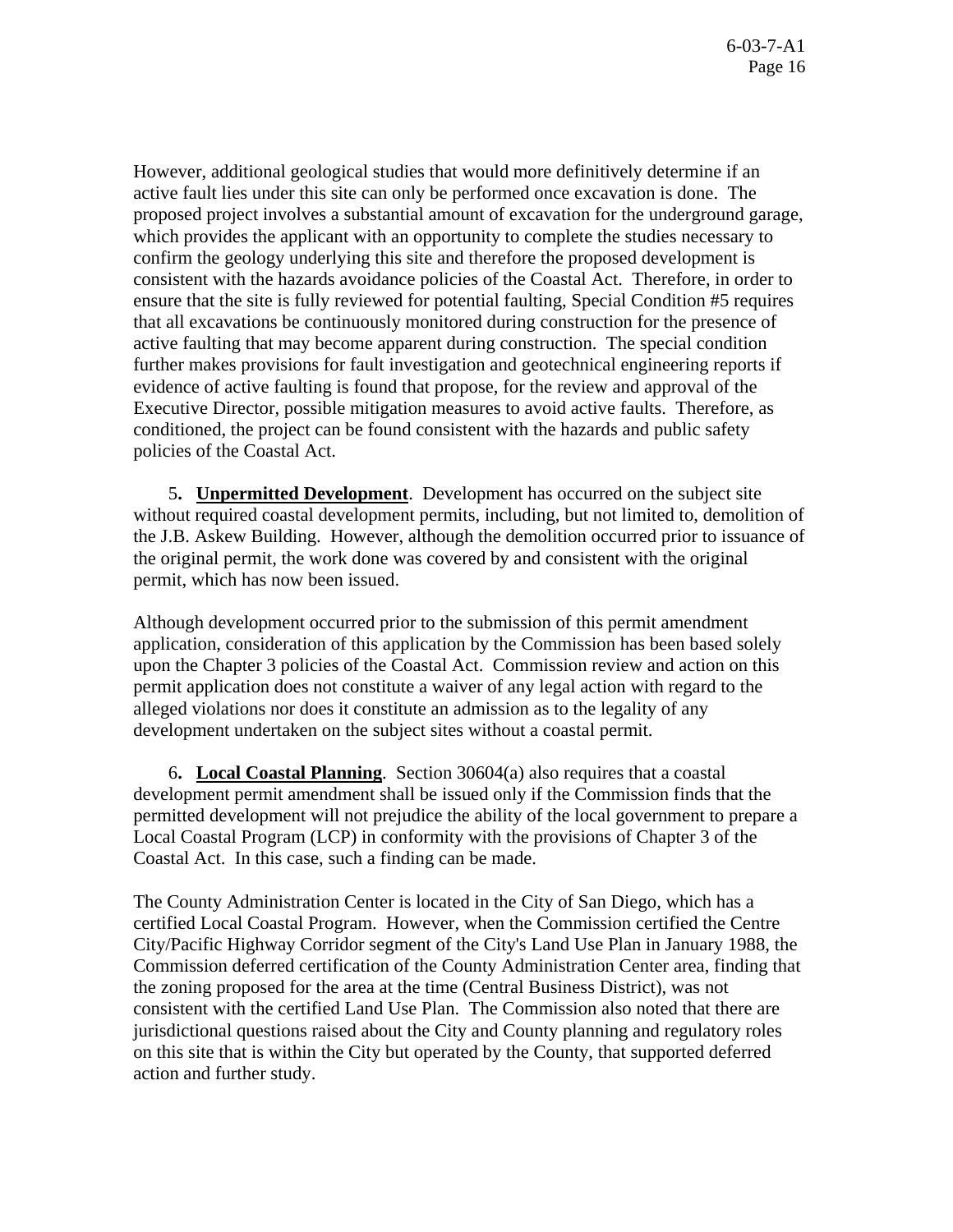Thus, the area was excluded from the certified LCP, and remains in the Commission's jurisdiction. The standard of review for coastal development permits issued for development are the Chapter 3 policies of the Coastal Act. As discussed above, the proposed development, as conditioned, can be found consistent with all applicable Chapter 3 policies of the Coastal Act. Therefore, the project, as conditioned, is not expected to have any adverse impacts on coastal resources and will not prejudice the ability of the City of San Diego or the County of San Diego to administer and/or prepare a certifiable Local Coastal Program for the area.

# 7**. Consistency with the California Environmental Quality Act (CEQA).**

Section 13096 of the Commission's Code of Regulations requires Commission approval of Coastal Development Permits to be supported by a finding showing the permit amendment, as conditioned, to be consistent with any applicable requirements of the California Environmental Quality Act (CEQA). Section 21080.5(d)(2)(A) of CEQA prohibits a proposed development from being approved if there are feasible alternatives or feasible mitigation measures available which would substantially lessen any significant adverse effect which the activity may have on the environment.

The proposed amendment has been conditioned in order to be found consistent with the Chapter 3 policies of the Coastal Act. Mitigation measures, including conditions addressing parking and landscaping will minimize all adverse environmental impacts. As conditioned, there are no feasible alternatives or feasible mitigation measures available which would substantially lessen any significant adverse impact which the activity may have on the environment. Therefore, the Commission finds that the proposed project is the least environmentally-damaging feasible alternative and is consistent with the requirements of the Coastal Act to conform to CEQA.

(G:\San Diego\Reports\Amendments\2000s\6-03-007-A1 County Parks strpt.doc)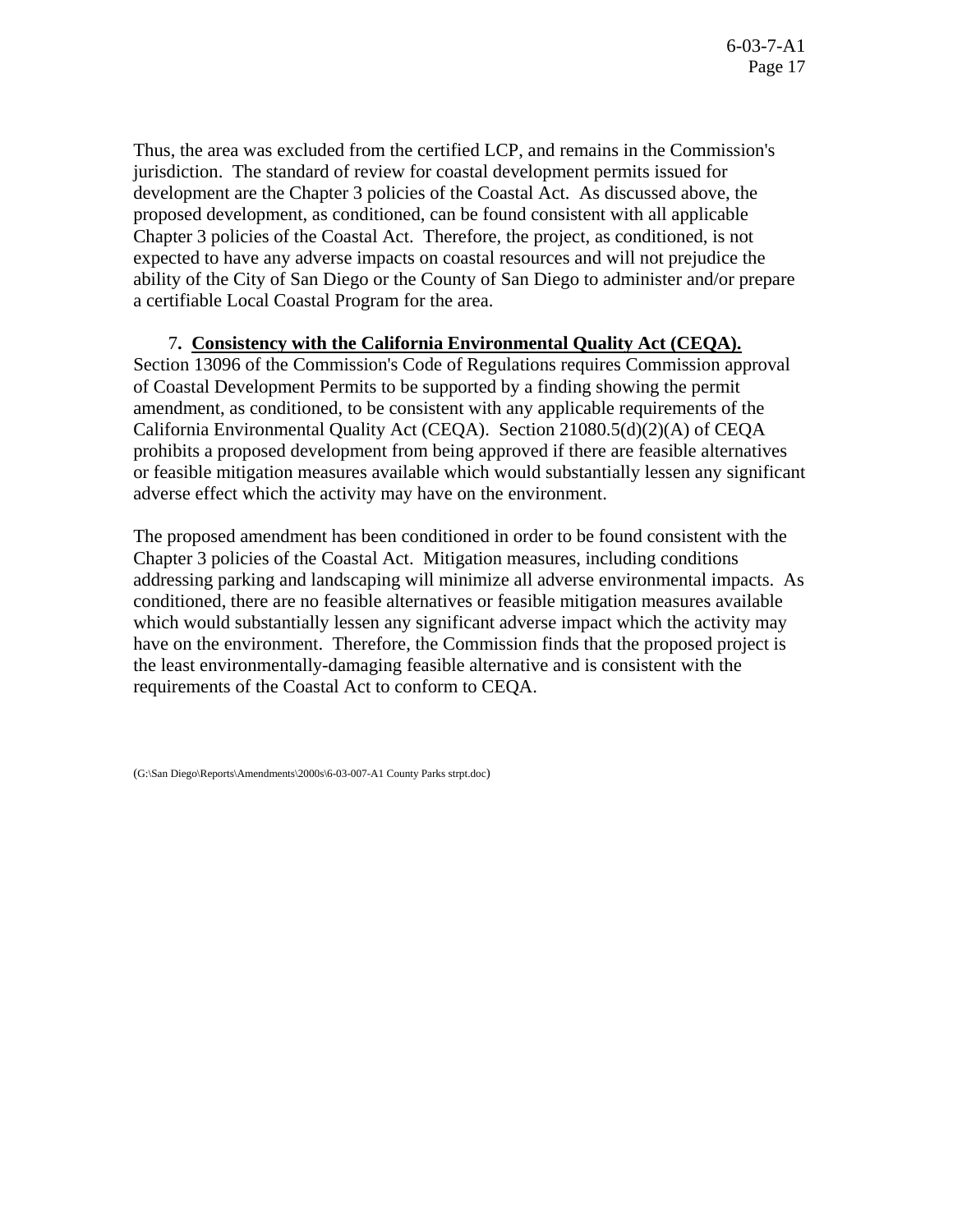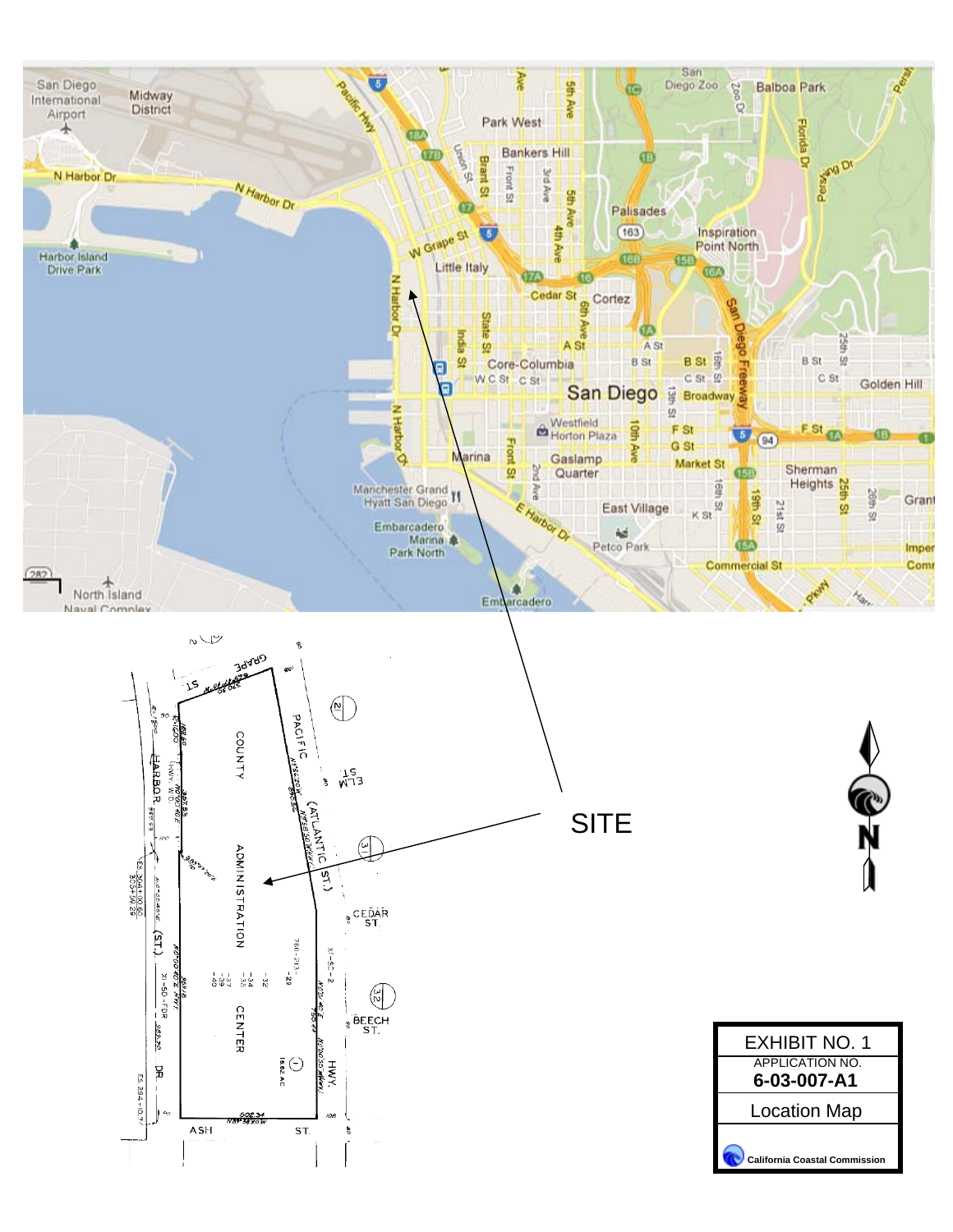

Existing Conditions

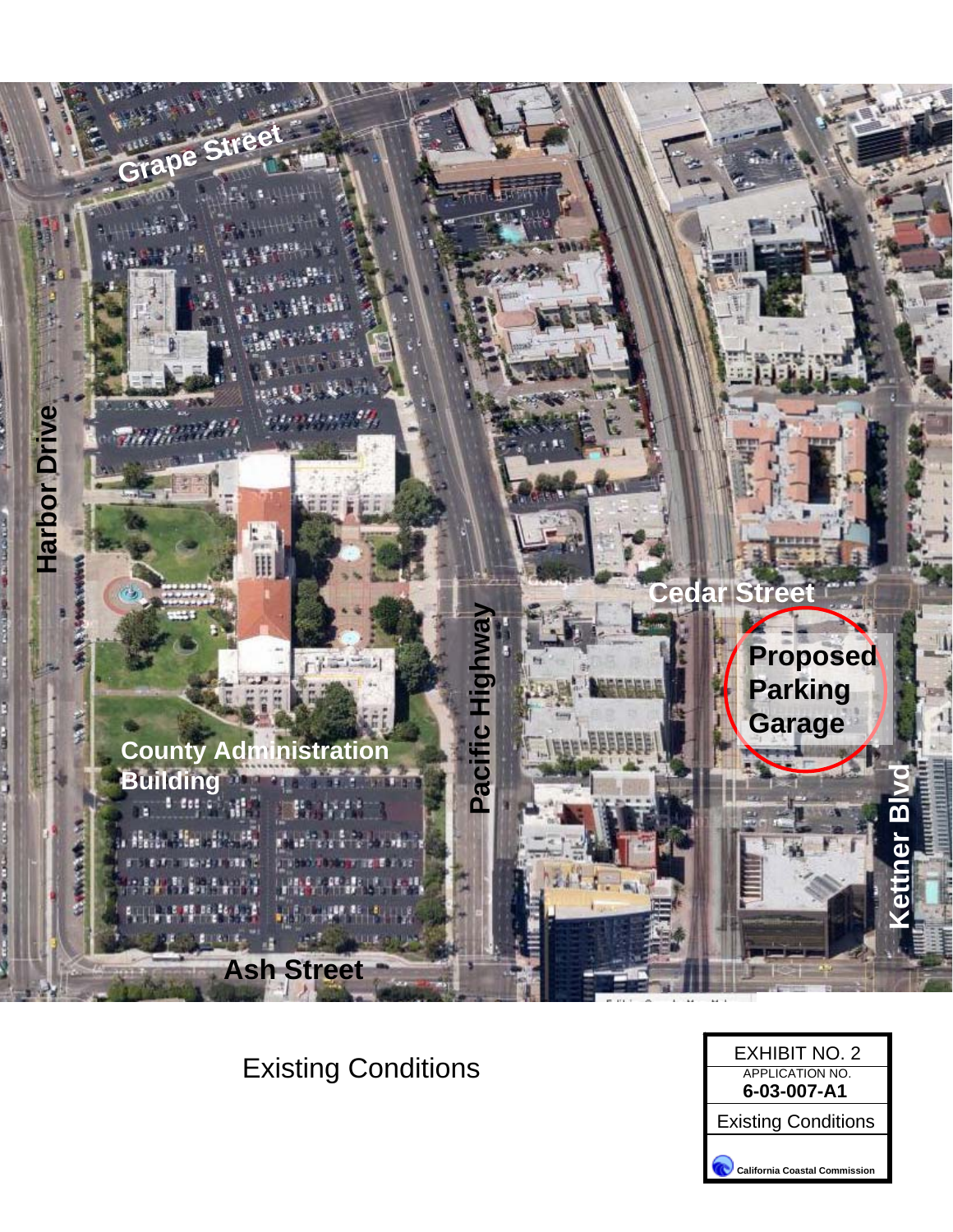

**C**<br>N